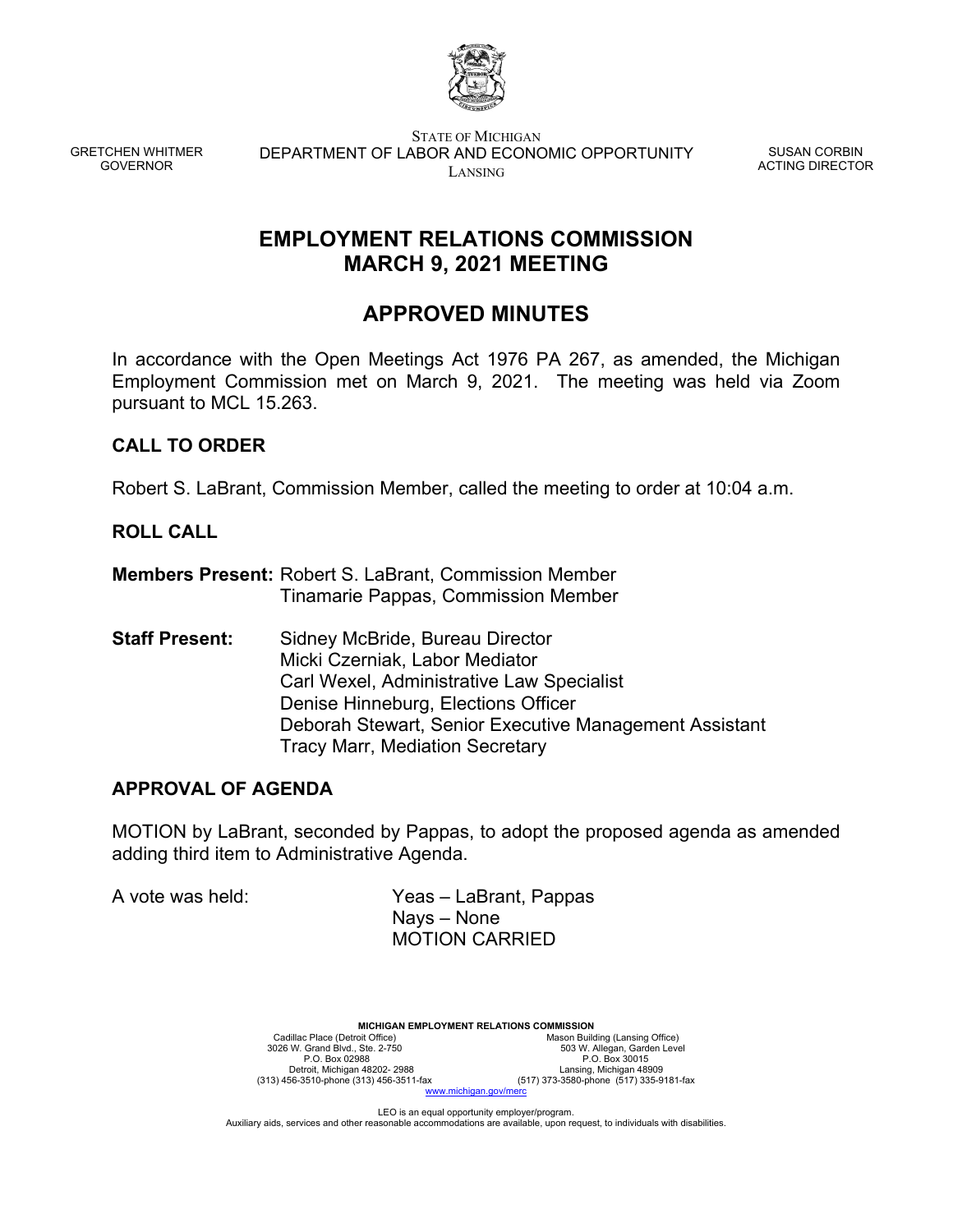### **APPROVAL OF MINUTES**

MOTION by Pappas, seconded by LaBrant, to adopt the proposed minutes of the regular MERC monthly meeting of February 9, 2021.

A vote was held: Yeas – LaBrant, Pappas Nays – None MOTION CARRIED

### **DIRECTOR'S REPORT**

The Act 312 and Fact-Finding Reports were reviewed. Director McBride noted February 2021 activity that included the issuance of one 312 award and the closing of 3 fact finding matters.

The MOAHR ALJ Reports were reviewed.

The MERC Cases in Commission Review was reviewed noting 15 decisions were issued during February 2021 with seven being full decisions based on the merits.

MERC Appellate reports were reviewed.

The Election Certification and Elections Trends Reports were reviewed. Director McBride noted during February 2021 there were three elections held that resulted in two certified exclusive bargaining representatives, and one case where no bargaining representative was certified.

The Mediation Activity Trends Report was reviewed noting increased activity with the bargaining notices and bargaining sessions.

The New Case Initiations Monthly Report was reviewed with a total of 224 new cases initiated during February 2021.

#### **ADMINISTRATIVE AGENDA**

1. Bureau Director's Updates:

Director McBride noted the following:

- a. COVID-19 Impact:
	- May 1, 2021 remains the target date for a phased-in return of employees to State offices such as MERC. During this period there will likely be some limited telecommuting for some of the staff.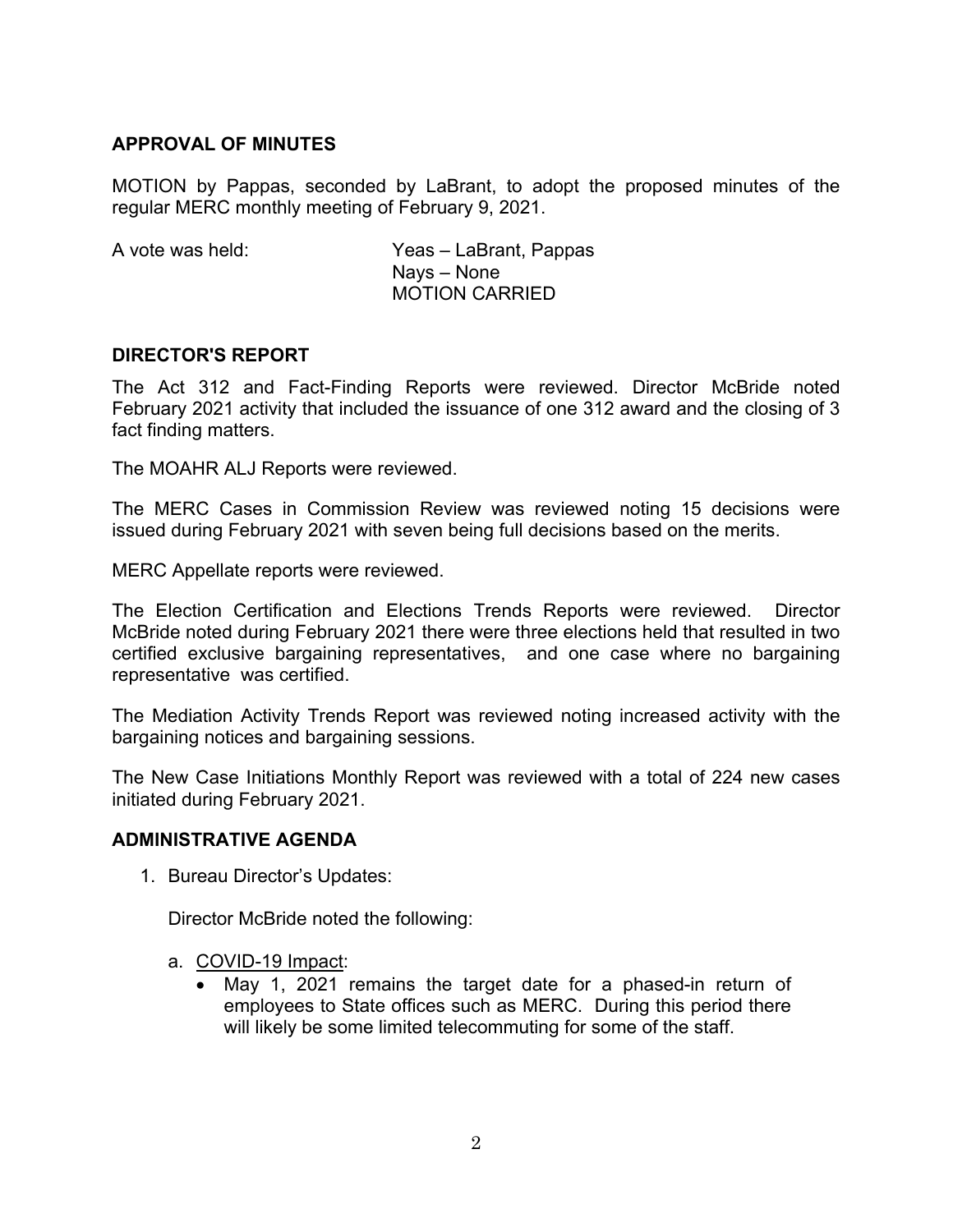- b. Hot Issues:
	- The Administrative Agenda will address the question of the appropriateness of an election petition filed without a show of interest.
- c. Miscellaneous:
	- Rules Revision Project: The focus groups will begin on April 9, 2021 and each Friday following that date through the seven focus groups. The sessions will be facilitated by MERC staff.
- 2. The next regular meeting of the Commission was confirmed for **Tuesday**, April 13, 2021 at 10:00 a.m. using Zoom videoconferencing. It was moved by Commissioner Pappas and seconded by Commissioner LaBrant to approve the meeting date and time. A vote was called--LaBrant, Aye; Pappas, Aye. MOTION CARRIED.
- 3. *Regents of the University of Michigan and University of Michigan Professional Nurse Council and Michigan Nurses Association,* Case No. 21- A-0057-RC.

Director McBride summarized the factors relating to his administrative dismissal of the R petition that sought to have a MERC conducted election without the filing of the show of interest pursuant to Rule 145. The Petitioner (UMPNC) requested the Commission review of the administrative dismissal of the petition. Following some discussion, Commissioner Pappas and seconded by Commissioner LaBrant moved to deny the petitioner's motion for reconsideration based on a lack of basis to appeal the Director's administrative dismissal of the petition, as well as the failure to provide the show of interest as required by the rules. A vote was called—LaBrant, Aye; Pappas, Aye. MOTION CARRIED.

## **DECISIONAL AGENDA**

### **The Commission decided the following matters:**

*\* Detroit, City of (Fire Dept.) and Detroit Fire Fighters Association Local 344 and Bryan Clayborn,* Case Nos. 19-I-1907-CE and 19-I-1880-CU*.* 

MERC Staff Attorney Carl Wexel summarized the dispute and filings underlying these companion cases. It was moved by Commissioner Pappas and seconded by Commissioner LaBrant to deny the Charging Party's exceptions and adopt recommendations of the ALJ in its entirety. A vote was called—LaBrant, Aye; Pappas, Aye. MOTION CARRIED.